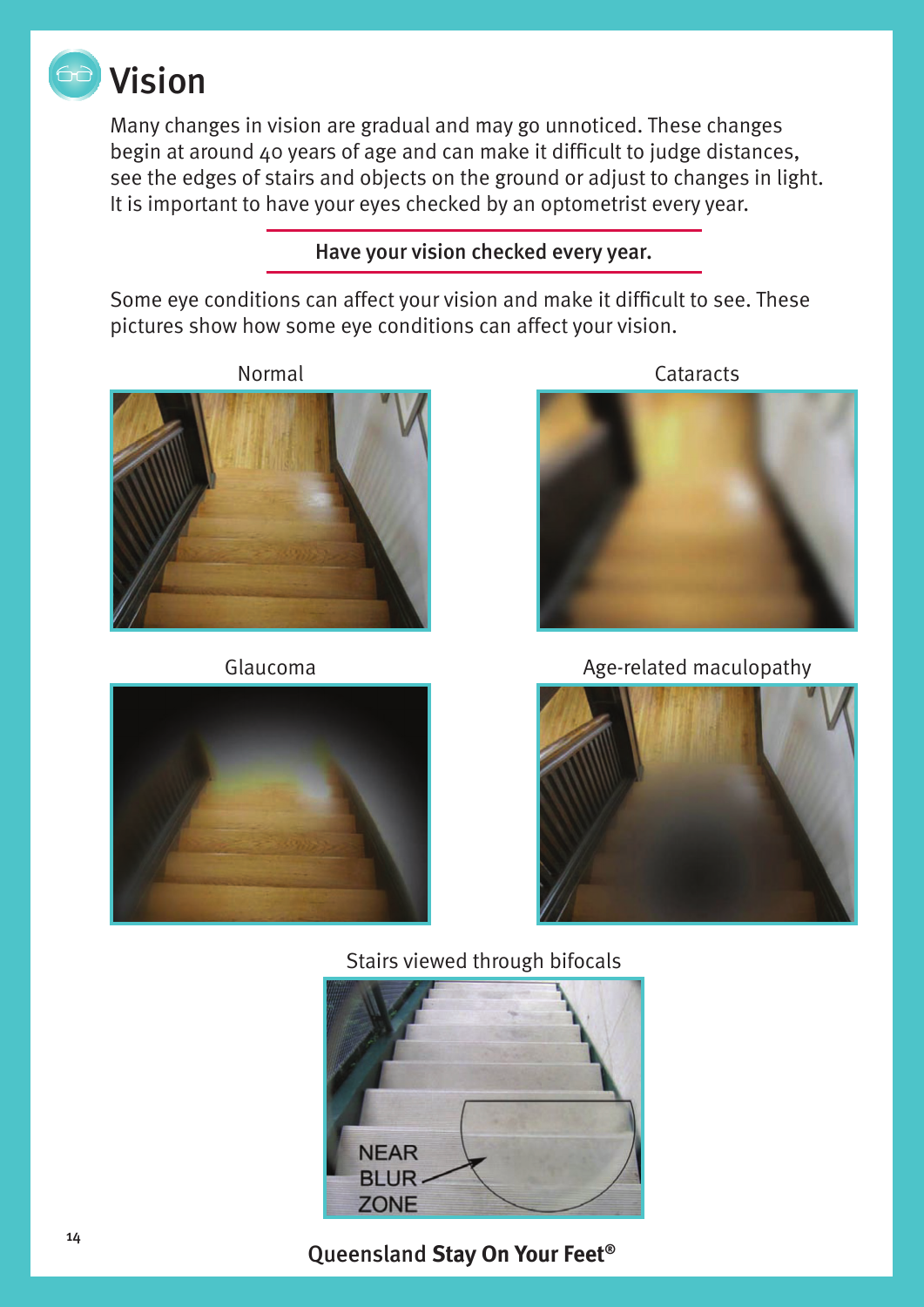# Do you maintain your eyes and glasses?

Q I have not had my eyes examined in the last year  $Yes$   $\bigcap$  No

#### A If you answered 'Yes'

Ideally, it is best to have your eyes checked by an optometrist every year or more regularly if recommended by your eye care practitioner. Medicare covers this.

- Q I have not had my eyeglasses prescription checked in the last year
- Yes  $()$  No

### A If you answered 'Yes'

Your optometrist can check if the prescription for your glasses is still correct and that they still fit properly. If you get new glasses or a stronger prescription, it may take time for you to get used to them. Make sure you take extra care while they are new. The Spectacle Supply Scheme (SSS) provides eligible Queensland residents with a pair of basic prescription spectacles, once every two years.

## Do you have trouble seeing as you walk around?

Q My eyes take a long time to adjust to different light levels  $Yes$   $()$  No

#### A If you answered 'Yes'

As you walk around, your eyes take time to adjust to different levels of light. Sudden changes in light levels may make it hard to see clearly or make you unsteady. To reduce this, you can wear a hat and sunglasses when outside to reduce glare and make it easier to see. When moving to or from bright to dim areas, you can stop, hold onto something and wait for your eyes to adjust.

### Q I have trouble seeing the edges of the stairs clearly in my home

Yes  $()$  No

## A If you answered 'Yes'

Contrast strips applied to the edges of stairs can help you to better judge the height and depth of stairs. These strips can be purchased from a hardware store and applied to stair edges. You should also have your eyes checked by an optometrist every two years or more regularly if recommended by your eye care practitioner.